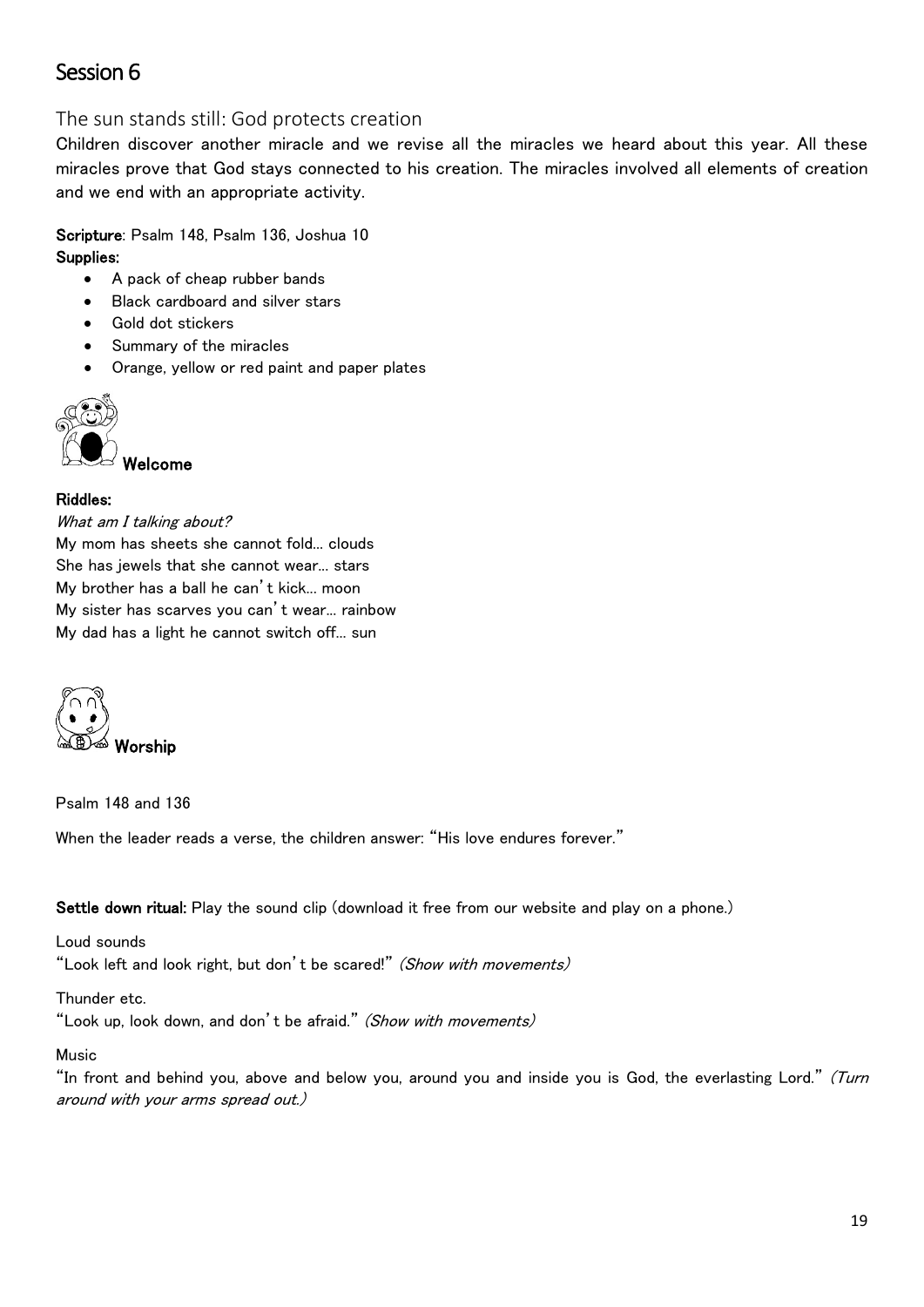

Use black A4 cardboard. Draw or paste a crescent moon on it. Give two children each a pack of golden or silver stars and ask them to stick it on the cardboard. Let them stick only one or two and then stop them. Tell them their time is up. Hopefully they'll ask for more time. Negotiate with them that they get more time, but first you want to tell them about the day Joshua didn't have enough time.

Show the rams' horn from last time. Remind the children of the great victory that Joshua and the Israelites had over Jericho.

The news spread among kings from other cities and they became very scared. They all worshipped idols and knew that God was on Joshua's side. They thought they could win if they joined forces against Israel. One of the cities, Gibeon, had a peace treaty with Joshua. When the other kings heard about it, they were very angry and 5 of the kings came together to attack Gibeon.

Gibeon sent Joshua a message: "Don't let us down! Come help us. All the kings from the mountain areas are attacking us." Joshua took his brave warriors and left to help them. God said to him, "Don't be afraid; I have given you victory over them. Not one of them will beat you."

After an all-night march, Joshua and his army took them by surprise. God threw the 5 kings into a panic. They began retreating and God sent a terrible hailstorm.

Joshua saw that it would be very easy to chase away the kings and win, but there wasn't enough time. When it became dark, they would not be able to see where everyone was fleeing to and the enemy could return. Joshua asked God's help. He really believed that God would help him, so he called out: "Sun, stand still! Moon, stand still!" Immediately everything froze. The sun stood still halfway through the sky. The whole time they were fighting they could see the sun did not move for hours and hours, almost an entire day! Everyone was surprised. Never before that day or since then has God answered such a prayer. God made sure that Joshua won the war.

God made everything; the sun, moon, stars, the earth, the sea, everything that lives, everything we know of and don't know of yet. Only He can make the day last twice as long!

Children reflect on the story:

- 1. I wonder what you liked about this story.
- 2. I wonder what was important to you in this story.



## Working and Playing

• Creation activity: Use the activity from session 1 (Creation). Supply a list of God's miracles in this year's stories. Give the children golden stickers. Let them stick it in the appropriate section where miracles happened. For example, in the water or under the ground for the great flood, on the earth for Isaac's birth, etc. God shows that He is in charge of day and night, the sun, moon, stars and planets. We see in the stories of the Bible how God displays time and again that He is the true God.

## Summary of miracles:

- The flood in Noah's story
- Isaac's birth
- Joseph's dreams
- The ten plagues
- The pillar of cloud and fire
- The road through the Red Sea
- Manna and the birds